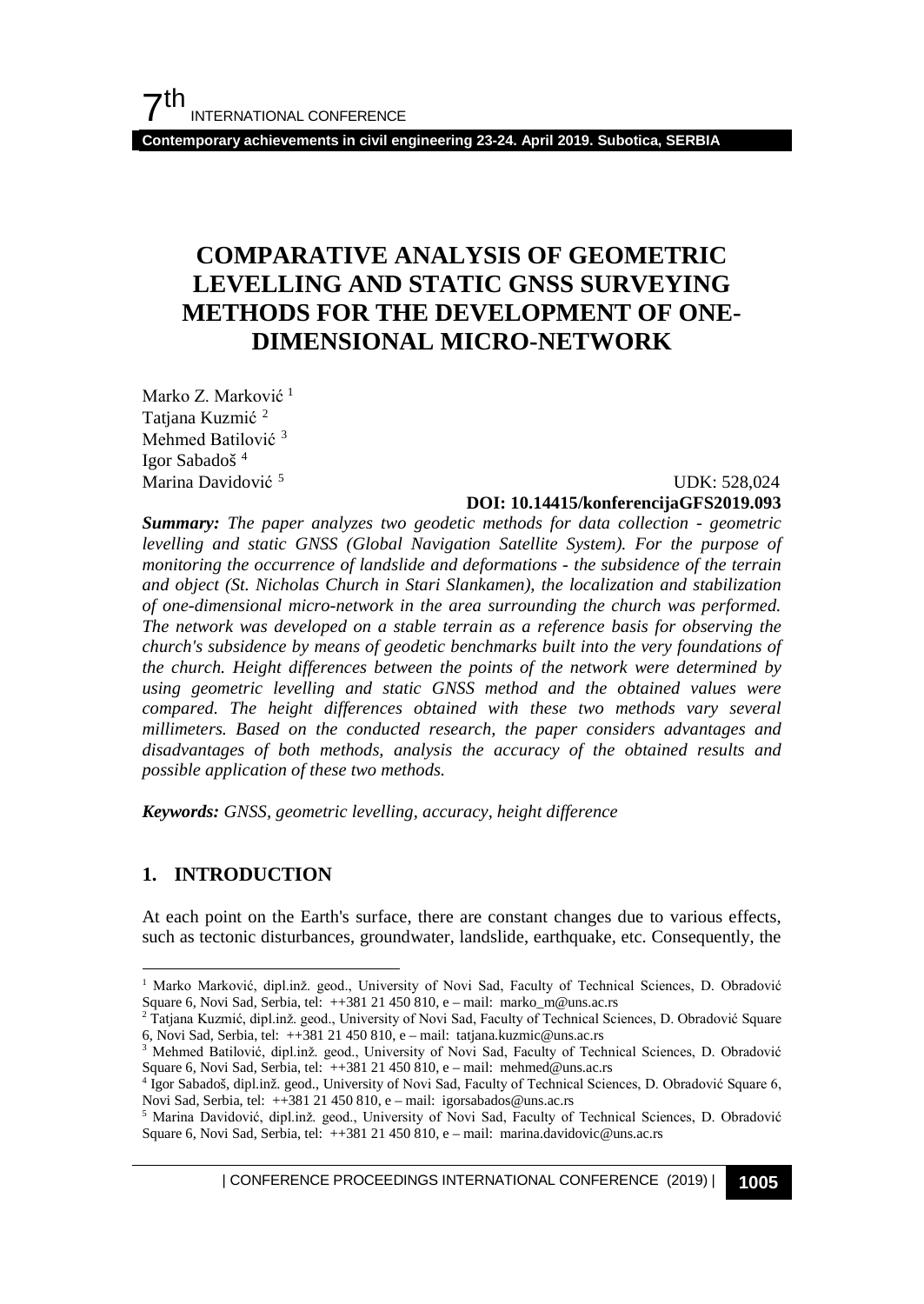# $\overline{\phantom{a}}$ . МЕЂУНАРОДНА КОНФЕРЕНЦИЈА

### **Савремена достигнућа у грађевинарству 23-24. април 2019. Суботица, СРБИЈА**

built objects are subjected to subsidence and deformations due to internal and external forces, such as the influence of the wind, changes in temperature and groundwater, tectonic and seismic influences, dynamic and static load. If any deformations are ignored during design of building or are not noticed on time, they can damage the building, lead to its demolition, and in the worst case, human casualties. In order to prevent such consequences and assess the reliability, health of the structure, the ability to carry loads and update the model of the facility itself, it is necessary to perform regular inspection and surveillance of objects by geodetic methods [1], [2].

Today we witness the era where there are exceptional inventions and discoveries. Geodesy combines the greatest achievements of mathematics, physics, astronomy, informatics, electronics, and so on. Of great importance for its advancement is the improvement of measuring devices, such as total stations, digital levels, GNSS receivers. These systems enable automated and semi-automated procedures of collecting data of significantly improved accuracy, in a shorter time interval. Also, in this way, the range of geodetic instruments that can be used to measure deformations increases [3].

In accordance with the trends of progress, increasing efficiency in work and minimal time consumption, two methods for collecting 1D data are presented in the paper, geometric levelling as a more traditional method and GNSS method, as a modern and efficient method of spatial data collection. Observations were made in the 1D micronetwork by both methods, height differences between points were obtained and compared. Based on this, conclusion about the advantages and disadvantages of both methods and their possible applications was made.

Similar research was carried out in other works. In the paper [4], the testing of the accuracy of the geometric and trigonometric levelling method was performed, as well as the GNSS method on a closed levelling traverse with 12 points. The height differences between the points obtained by the geometric levelling are adopted as reference values and the analysis of the internal and external measurement accuracy is given. In the paper [5], a study of use of the GNSS method for determining height differences in case of steep terrain was presented. In comparison with the results of the geometric and trigonometric levelling, the GNSS method has shown satisfactory accuracy. In addition, it has been found that using the GNSS method in field work can save 1h of work on a steep terrain 100 m long, compared to levelling methods.

## **2. METHOD OF GEOMETRIC LEVELLING AND GNSS METHOD**

The geometric levelling method is a slow but highly reliable and accurate method for determining height differences. Digital levels are used for the realization of highly precise measurements using the geometric levelling method. These levels are automatic levels with a system of digital image processing that allows automatic reading from a special bar code staff and electronic recording. This way all the errors caused by man reading and by manual recording are eliminated and also the speed of levelling increases. In the realization of precision levelling, invar staffs are used. The recommended and generally accepted method for determining the height difference between two points in the realization of high precision measurements is the method of reading the levelling staff from two different instrument heights in two directions of levelling. In this way, the height difference between the two points is determined on the basis of the arithmetic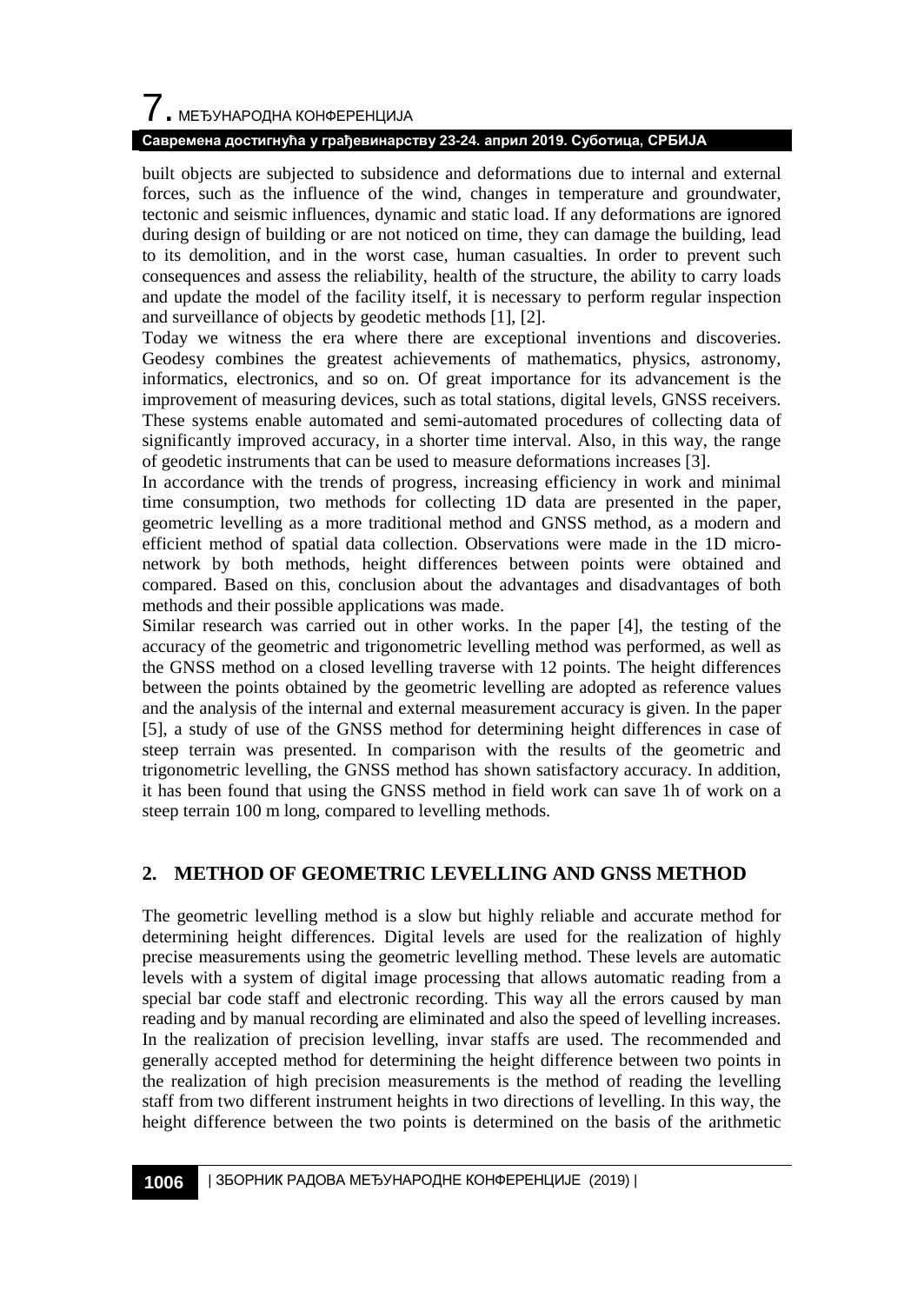## $7<sup>th</sup>$ INTERNATIONAL CONFERENCE

#### **Contemporary achievements in civil engineering 23-24. April 2019. Subotica, SERBIA**

mean of two measurements of the height difference in the forward direction of levelling and two measurements in the back direction [6].

The most significant errors that occur in the realization of the measurement by the method of geometric levelling are the result of [6]:

- non horizontal line of sights (vertical collimation error angle *i*),
- errors in reading the staff and the error of the level micrometer,
- errors in manual reading of the staff,
- setting up a tripod on unstable terrain such as sandy or humid terrain,
- the temperature effects of the sun's rays on the level,
- temperature adaptation of the level,
- the influence of the magnetic field on the automatic levels,
- non-vertical staff,
- temperature,
- refraction.

Positioning and navigation are revolutionized with the development of a GNSS system. This system is an alternative to geometric levelling, providing fast and reliable information. Today, the GNSS system plays an important role in geodesy, field surveying, earth science and cadastre [7]. Static GNSS method provides data of higher accuracy. For its operation, two receivers are needed - one located at a control station with previously defined coordinates with high precision, and another receiver at a point whose coordinates should be determined. Observation data is stored on the device memory. The differences between the observed coordinates and fixed, determined by the control station, provide corrections of the points whose position should be determined [8].

The advantages of GNSS sensors in relation to conventional geodetic methods are [9]:

- there is no need for visual observation between points,
- large number of automatic measurements,
- work in all weather conditions,
- obtaining 3D position data.

The main challenges that arise when implementing GNSS technology are [10], [11]:

- errors of bad satellite geometry,
- clock errors.
- ephemeris errors,
- ionospheric and tropospheric errors,
- multipath errors.

## **3. FORMING OF ONE-DIMENSIONAL MICRO-NETWORK AND NETWORK MEASUREMENT ANALYSIS**

The research presented in the paper was conducted in the area of the church of St. Nicholas (Figure 1), located in Stari Slankamen, in the municipality of Indjija. It is counted in the oldest churches built in the medieval style, and as such is a culture monument of exceptional significance, under the protection of the Institute for the Protection of Cultural Monuments in Sremska Mitrovica. It was designed as an elongated building with a triangle-shaped base, probably modeled based on the Ravanica monastery church.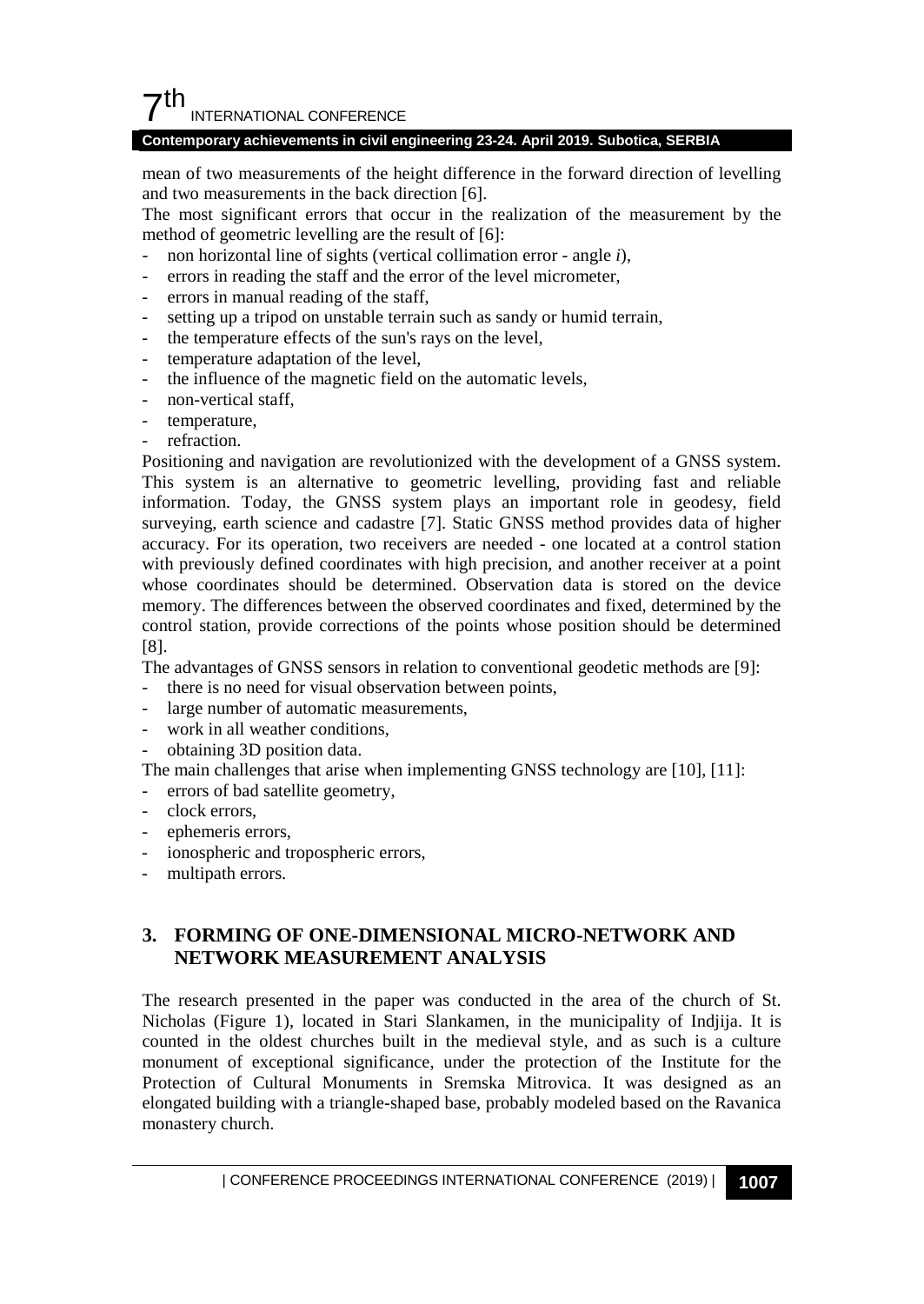**Савремена достигнућа у грађевинарству 23-24. април 2019. Суботица, СРБИЈА**



*Figure 1. Church of St. Nicholas in Stari Slankamen*

The need for the development of a one-dimensional micro-network in the area of the mentioned church appeared because cracks were seen on the church wall. The deformation is caused by the possible subsidence of the terrain and landslide. In order to conduct analysis of the state of the building and find the causes of the cracks with the certainty, as well as define the potential future risks of safe use of the facility, onedimensional micro-network was developed. For these needs, in the network, measurements were made by geometric levelling. In addition, the measurements were performed by the static GNSS method in order to compare the obtained results and accuracy. Based on these data, conclusions are given regarding the advantages and disadvantages of both methods and the possibilities of their application.

Points R1, R2, R3, R4 and R5 (Figure 2) represent the points of the developed 1D geodetic network. They are stabilized by brass levelling benchmarks embedded in reinforced concrete structures placed outside the deformation zone of the church, properly funded and protected against physical damage. Points of the geodetic 1D network must be well-founded so as not to shift them due to local surface effects (frost, drying, humidification) in order to reflect the movement of the terrain, i.e. objects, and not its own moving. Therefore, for points of the 1D geodetic network, foundation depth of minimum 0.80 m is envisaged. The points are placed in the optimum position in the immediate vicinity of the church and on a stable ground (outside the zone of deformation affecting the church). In general, care must be taken to keep the points out of the roads and agricultural areas, overgrown fences or saffron, which makes them naturally protected from physical damage to agricultural machinery, cars and, in general, human factors.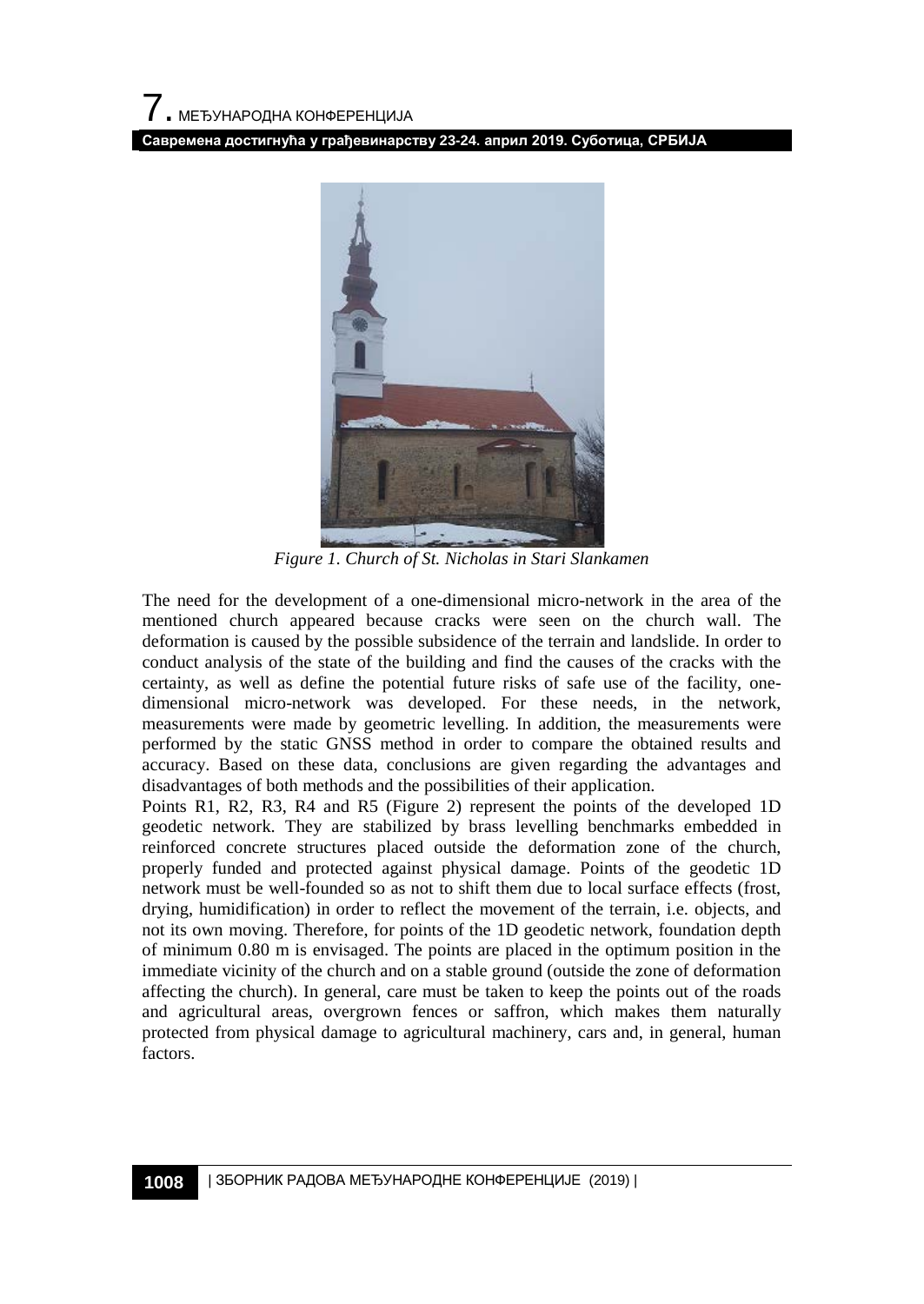**Contemporary achievements in civil engineering 23-24. April 2019. Subotica, SERBIA**



*Figure 2. Location of points of 1D micro-network in the vicinity of St. Nicholas Church in Stari Slankamen*

In order to check the state of the 1D network, its points are mutually observed. Then, the control points placed on the church are observed from points of 1D geodetic network. Control points are levelling benchmarks that are built into the construction of the church whose movement is being monitored. By processing the levelling data, 1D movement of each control point on the church can be calculated. As the topic of this paper is a comparative analysis of the accuracy of the height differences obtained by the geometric levelling and the static GNSS method, the results that are related to this topic will be presented in the future.

Measurements within the geometric levelling were realized by the digital levelling instrument *Leica DNA03*, whose precision is 0.3 mm / km, with two measurements of the height difference on the station using the invar bar code staff (the same manufacturer as the levelling instrument). The staffs have their stands and are positioned directly on the benchmark, and through the center bubble control of their verticality is carried out. The line of sight should not exceed 20 m. Levelling is done in one direction. After completion of the levelling, the measurements were processed and adjusted using the least squares method, according to the model of indirect adjustment. The network is adjusted as local. The obtained adjusted values of the benchmark heights are given in Table 1.

| Reper          | $H$ [m]   |
|----------------|-----------|
| R 1            | 100.00001 |
| R <sub>2</sub> | 109.99659 |
| R <sub>3</sub> | 115.84349 |
| R4             | 121.60578 |
| R5             | 125.63582 |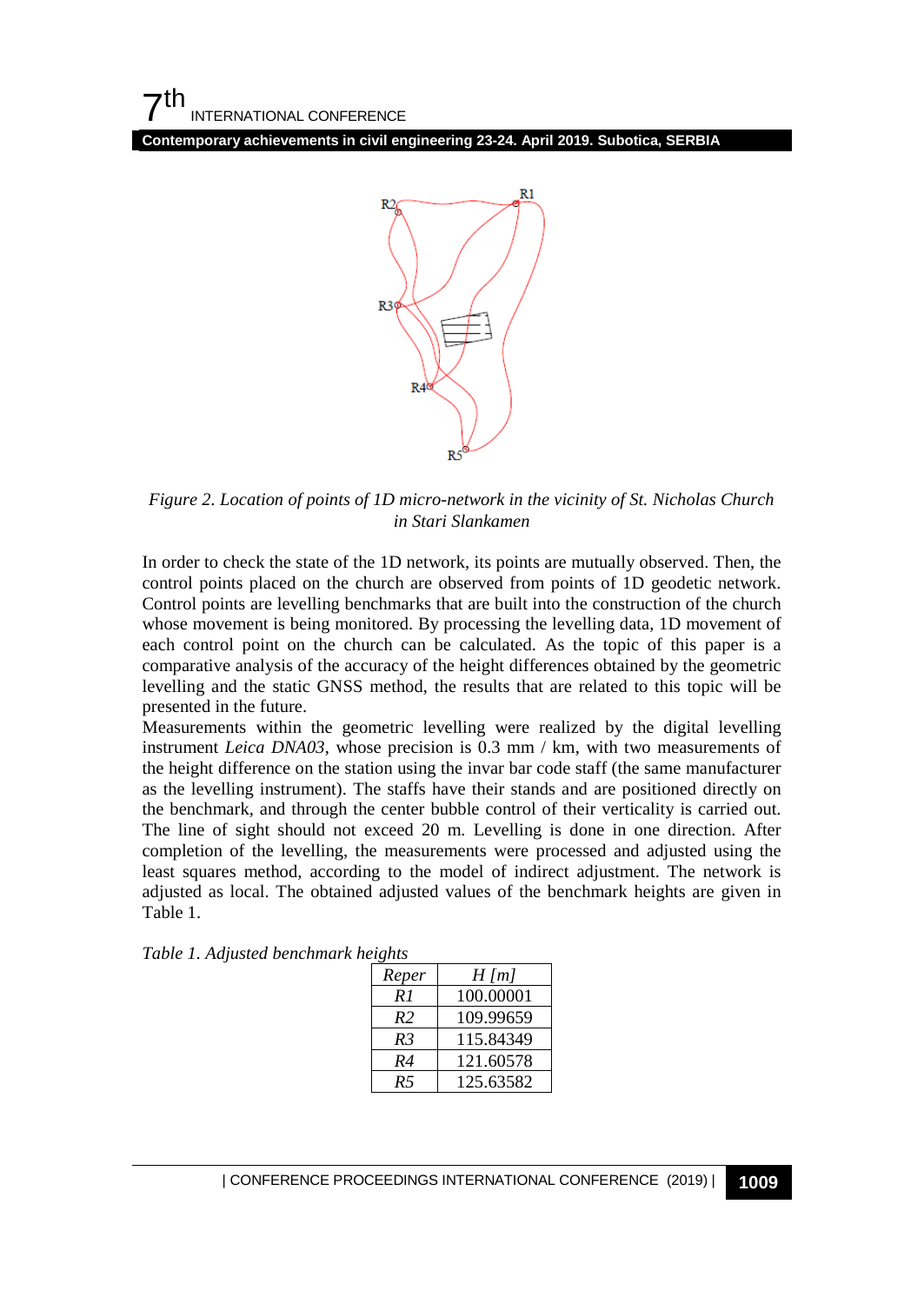# 7. МЕЂУНАРОДНА КОНФЕРЕНЦИЈА

#### **Савремена достигнућа у грађевинарству 23-24. април 2019. Суботица, СРБИЈА**

As noted above, measurements on the 1D micro-network benchmarks were performed by a static GNSS method. The measurements were made at the points R1, R2, R3 and R4 of the developed local 1D micro-network. At the point R5 of 1D network, measurements have not been made because the point is stabilized under dense overgrowth that interferes with the reception of signals from the GNSS satellite. Before the start of the measurements, at each point, the GNSS antenna was horizonted and force-centered (Figure 3). The height of the antenna was measured at an accuracy of 0.001 m, while the instrument centering error was 0.002 m. The measurements were made in two sessions. In the first session, measurements were made at points R4, R3 and R1, and so the vectors R3-R4, R3-R1 and R1-R4 were observed. After the first session was completed, another session was measured. In the second session, the instrument was transferred from point R4 to point R2, and so the vectors R3-R1, R3-R2 and R2-R1 were observed (Figure 4). In total, 5 vectors were measured. In addition, vectors between mentioned measured points and the station Novi Beograd of GentooARS permanent network were observed. The Novi Beograd station is equipped with a GNSS receiver, placed on a stable ground and protected from external influences. Distance between surveyed points and permanent station is around 35 km. The duration of the session is averagely 1h 30min, with an observation interval of 15 s. Measurements in both sessions were performed with three GNSS instruments: Trimble R4, Trimble R6 and Trimble R8s, with accuracy specification given in Table 2. After static GNSS measurement, the collected data were processed in the *Trimble Business Center* software and the coordinates and heights of the points on which measurements were made were obtained (Table 3). Point's locations and heights were derived not only based on five measured vectors, but also relative to permanent station in Novi Beograd. In the adjustment process precise ephemerides were used.



*Figure 3. Force-centered GNSS antenna*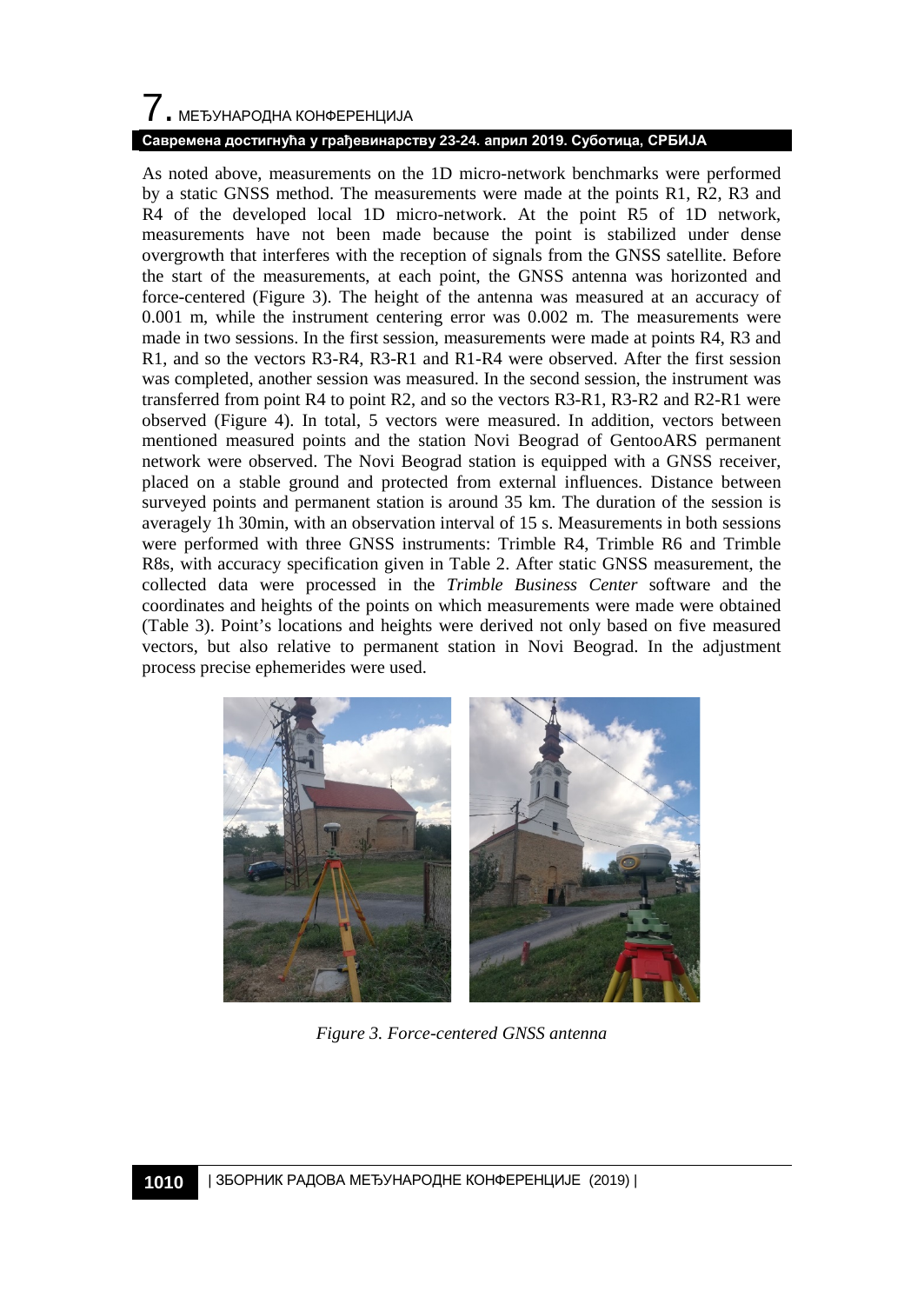## $7<sup>th</sup>$ INTERNATIONAL CONFERENCE

**Contemporary achievements in civil engineering 23-24. April 2019. Subotica, SERBIA**



*Figure 4. Static GNSS measurements – I and II session*

*Table 2. Specification of receiver Trimble R4, Trimble R6 and Trimble R8s* [12], [13], [14]

| Pos. mode                        | Receiver   | Trimble R4        | Trimble R6        | Trimble R8s  |
|----------------------------------|------------|-------------------|-------------------|--------------|
| Static and<br><b>Fast Static</b> | Horizontal | $3mm+0.5ppm$      | $3mm+0.5ppm$      | $3mm+0.5ppm$ |
|                                  | Vertical   | $5$ mm $+0.5$ ppm | $5$ mm $+0.5$ ppm | $5mm+0.5ppm$ |

| Table 3. Point coordinates determined by GNSS method |  |  |  |
|------------------------------------------------------|--|--|--|
|------------------------------------------------------|--|--|--|

| Benchmark      | Latitude        | Longitude                 | Height [m] |
|----------------|-----------------|---------------------------|------------|
| R I            | 45°08′28.76451″ | $20^{\circ}15'30.11910''$ | 127.096    |
| R <sub>2</sub> | 45°08′28.67204″ | 20°15'27.04669"           | 137.088    |
| R3             | 45°08′26.95145″ | 20°15'27.14869"           | 142.936    |
| R4             | 45°08′25.44691″ | 20°15'27.93335"           | 148.703    |

Measurements using the geometric levelling method achieve an accuracy smaller than 1 mm, while by using the GNSS static method the measurements achieve a height accuracy of 2 mm in the processing of the GNSS vectors, and after applying the adjustment, an accuracy of 1 mm was obtained. The achieved accuracy of the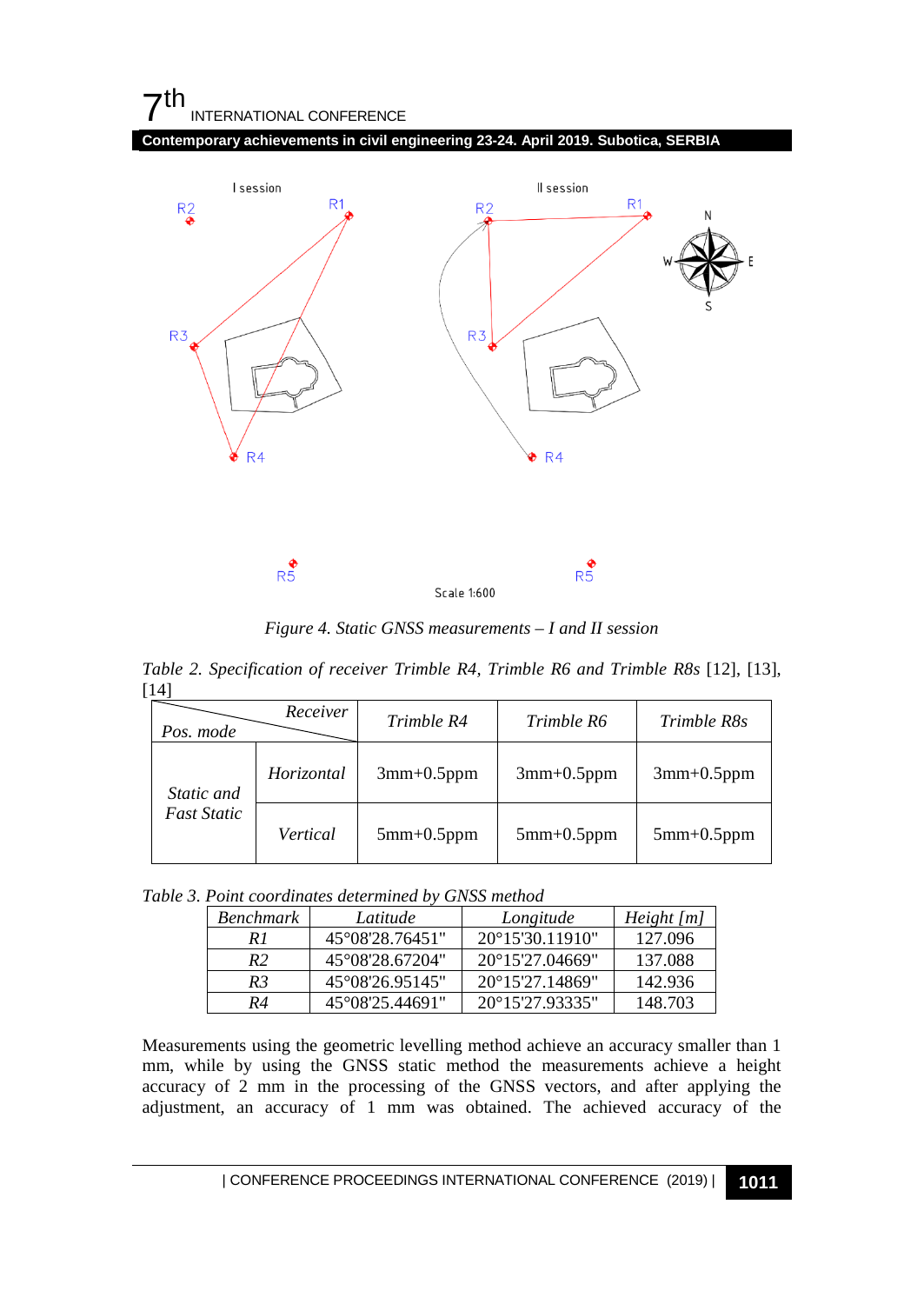## $\overline{7}$ . МЕЂУНАРОДНА КОНФЕРЕНЦИЈА

#### **Савремена достигнућа у грађевинарству 23-24. април 2019. Суботица, СРБИЈА**

measurement is best seen through the values of the standard deviation of the benchmark height (Table 4).

| <b>Benchmark</b> | $\sigma_H$ [mm]<br>(geom. levelling) | $\sigma_H$ [mm]<br>(GNSS static) |
|------------------|--------------------------------------|----------------------------------|
| R1               | 0.153                                |                                  |
| R <sub>2</sub>   | 0.136                                |                                  |
| R <sub>3</sub>   | 0.105                                |                                  |
| R4               | 0.108                                |                                  |
| R <sub>5</sub>   | 0.149                                |                                  |
| Max. value       | 0.153                                |                                  |
| Min. value       | 0.105                                |                                  |
| Average value    | 0.1302                               |                                  |

*Table 4. Standard deviation of the benchmark height obtained by measurements using the method of geometric levelling and static GNSS method*

Table 5 gives the obtained values of height differences by the method of geometric levelling and the static GNSS method. In addition, the differences in height differences obtained by these two methods are also determined. The largest value of the difference is 4.7 mm, while the smallest difference is 1.1 mm. The mean value of the obtained differences is 3.0 mm.

*Table 5. Height differences obtained by measurements using the method of geometric levelling and GNSS static method and difference between them*

| from -  | $\Delta h$ [m]    | $\Delta h$ [m] | $\Delta h$ difference |
|---------|-------------------|----------------|-----------------------|
| to      | (geom. levelling) | (GNSS static)  | [m]                   |
| $R1-R2$ | 9.99658           | 9.992          | 0.0046                |
| $R1-R3$ | 15.84348          | 15.840         | 0.0035                |
| $R1-R4$ | 21.60577          | 21.607         | 0.0012                |
| $R2-R3$ | 5.84690           | 5.848          | 0.0011                |
| $R3-R4$ | 5.76229           | 5.767          | 0.0047                |

## **4. CONCLUSION**

The paper presents measurements in a one-dimensional geodetic micro-network developed for the purpose of observing the church of St. Nicholas in Stari Slankamen. Measurements were performed using the geometric levelling method and the static GNSS method. The difference values in point's height differences between the geometric levelling method and the static GNSS method differ by an average of 3 mm. Based on this, it can be said that the measurements collected by these two methods show the agreement of the values of height differences to a considerable extent. More accurate results using GNSS method could be achieved by processing the measurement in relation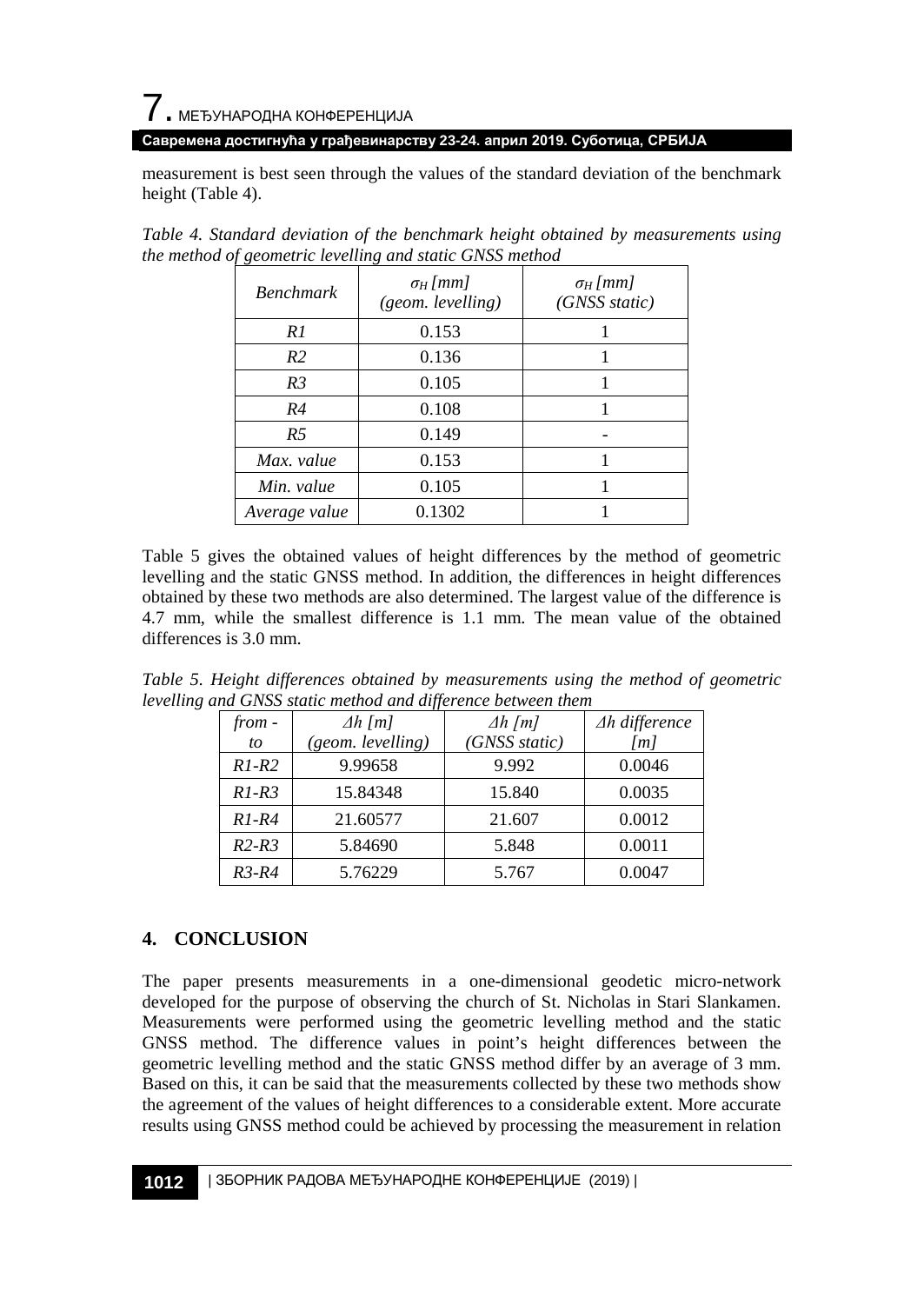## $7<sup>th</sup>$ INTERNATIONAL CONFERENCE

#### **Contemporary achievements in civil engineering 23-24. April 2019. Subotica, SERBIA**

to a permanent station that is located closer to the place where the measurement is done, i.e. closer to the church in Stari Slankamen in this case. The method of geometric levelling is a more accurate method, but gathering data on the ground requires much more time, effort and expert's work than it is with the GNSS method. However, as shown in the paper, the GNSS method can not produce any measurement results on locations that are obstructed by trees, buildings, and the like. What should certainly be pointed out in this method is that one or two workers are enough for its work where, after setting the instrument, the worker remains only to keep the instrument and wait for a predetermined period of observation at the point. In conclusion, it can be said that both methods have advantages and disadvantages regarding the accuracy, time and effort that need to be spent, and the number of professionals required to work on the field. The static GNSS method is much simpler to operate and less demanding, but it is of a lower accuracy than the geometric leveling method, as shown in the paper. In addition, it should be noted that the method of the geometric leveling only provides height data of the points, while with the GNSS method, in addition to height data, the position data are simultaneously obtained. In cases where the required accuracy criteria do not go beyond the accuracy limit of the GNSS method and where the locations on which the surveying is done allow for undisturbed signal reception from satellites, it is advisable to use the GNSS method.

### **ACKNOWLEDGMENTS**

The authors gratefully acknowledge the funding provided by the Ministry of Education, Science and Technological Development of Republic of Serbia under project "Development of methods, sensors and systems for monitoring quality of water, air and soil", number III43008. In addition, this research has partially been supported also by the Faculty of Technical Sciences, Department of Civil Engineering and Geodesy under project ,,Theoretical and experimental research in civil engineering for the purpose of improvement of educational process and strengthening of scientific-research capacity of the department".

### **REFERENCES**

- [1] Kovačić, B., Kamnik, R., Premrov, M., Gubeljak, N., Jožef, P., Tišma, Z.: Modern Deformation Measurement Techniques and their Comparison. *Strojniški vestnik – Journal of Mechanical Engineering*, **2008.**, vol. 54, № 5, p.p. 1-8
- [2] Erol, S., Erol, B., Ayan, T.: A General Review of the Deformation Monitoring Techniques and a Case Study: Analysing Deformations using GPS Levelling. *XXth ISPRS Congress*, **2004.**, Istanbul, Turkey, p.p. 622-628
- [3] Chrzanowski A., Szostak-chrzanowski, A.: Deformation Monitoring Surveys Old Problems and New Solutions. *Reports Geod.*, **2009.**, vol. 2, № 87, pp. 85–103
- [4] Zrinjski, M., Barković, Đ., Baričević, S., Alaupović, L.: Accuracy Analysis of Geometric, Trigonometric and GNSS Height Difference Levelling. *VI hrvatski kongres o katastru*, **2018.**, p.p. 235-244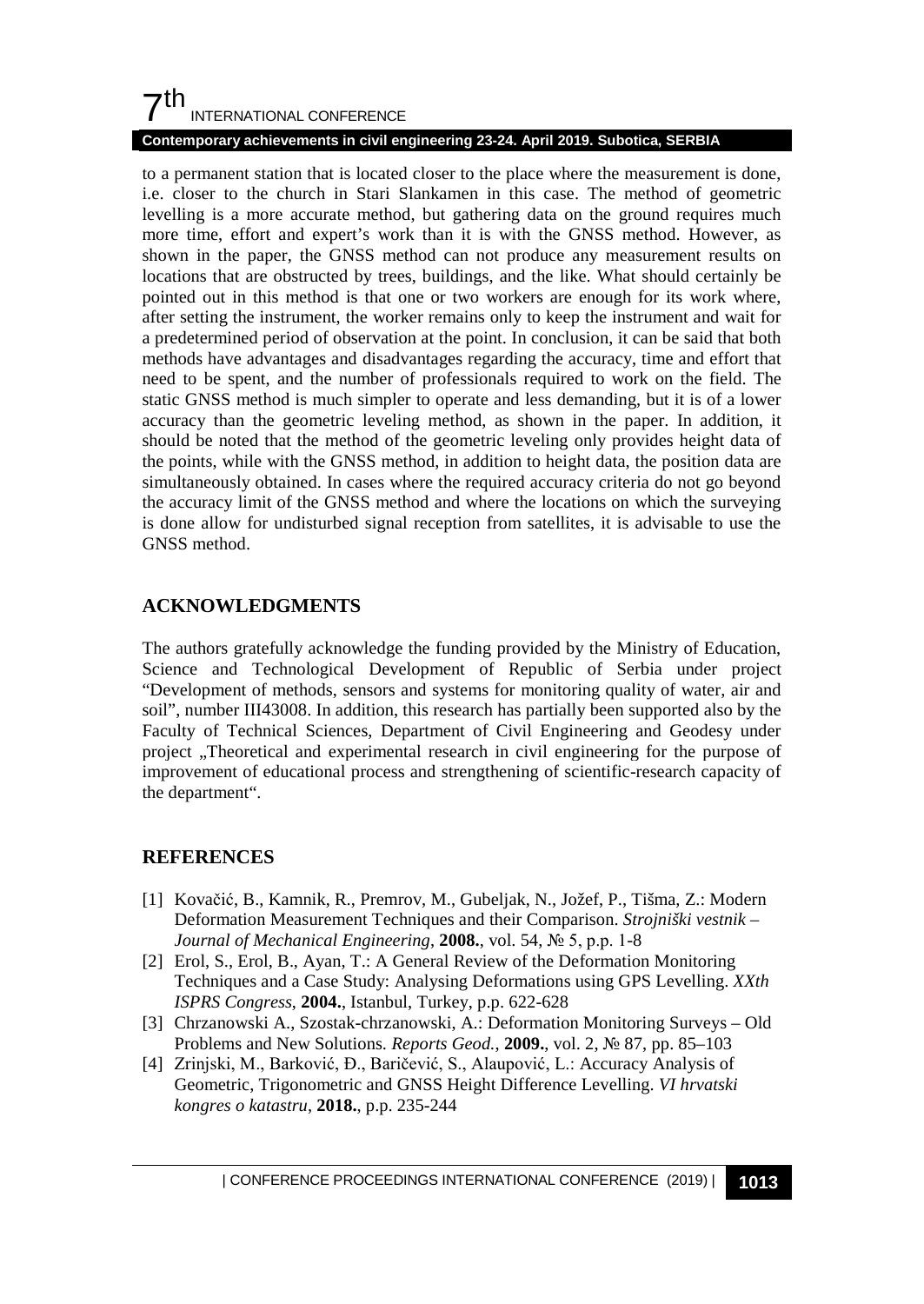#### **Савремена достигнућа у грађевинарству 23-24. април 2019. Суботица, СРБИЈА**

- [5] Erenoglu, R. C., Yucel, M. A., Pirti, A., Sanli, D. U.: On the performance of GNSS levelling over steep slopes. *Boletim de Ciências Geodésicas*, **2012.**, vol. 18, № 4, p.p. 645-660.
- [6] Vintilă, C., Rădulescu, A., Dragomir, P.: Modern Techniques of Lands and Constructions Deformation Monitoring. *RevCAD J. Geod. Cadastre*, **2014.**, vol. 17, p.p. 177-184.
- [7] Saghravani, R., Saghravani, F.: ACCURACY COMPARISON OF RTK-GPS AND AUTOMATIC LEVEL FOR HEIGHT DETERMINATION IN LAND SURVEYING. *MASAUM Journal Of Reviews and* Surveys, **2009.**, vol. 1, № 1, p.p. 10-13.
- [8] Correa-muños A., Cerón-calderón, A.: Precision and accuracy of the static GNSS method for surveying networks used in Civil Engineering. *Ingeniería e Investigación,* **2018.**, vol. 38, № 1, p.p. 52–59.
- [9] Marković, M., Vasić, D., Ninkov, T., Petković, M., Janković, N.: Primena savremenih geodetskih metoda tokom izgradnje vioskih zgrada. *4. međunarodna konferencija - Savremena dostignuća u građevinarstvu*, **2016.**, Subotica, p.p. 987– 996.
- [10]Sanz Subirana, J., Juan Zornoza, M., Hernández-Pajares, M.: *GNSS Data Processing, Volume I: Fundamentals and Algorithms,* ESA (European Space Agency) Communications, Netherlands, **2013.**, p.p.1-223
- [11]Karaim, M., Elsheikh, M. & N., A.: *Multifunctional Operation and Application of GPS*, IntechOpen, **2018.**, p.p. 1-206
- [12]Trimble, 2015. Trimble R4 GNSS System. Retrieved from <https://community.trimble.com/docs/DOC-1243>
- [13]Trimble, 2015. Trimble R6 GNSS System. Retrieved from https://community.trimble.com/docs/DOC-1621
- [14] Trimble, 2017. Trimble R8s GNSS System. Retrieved from https://geospatial.trimble.com/products-and-solutions/trimble-r8s